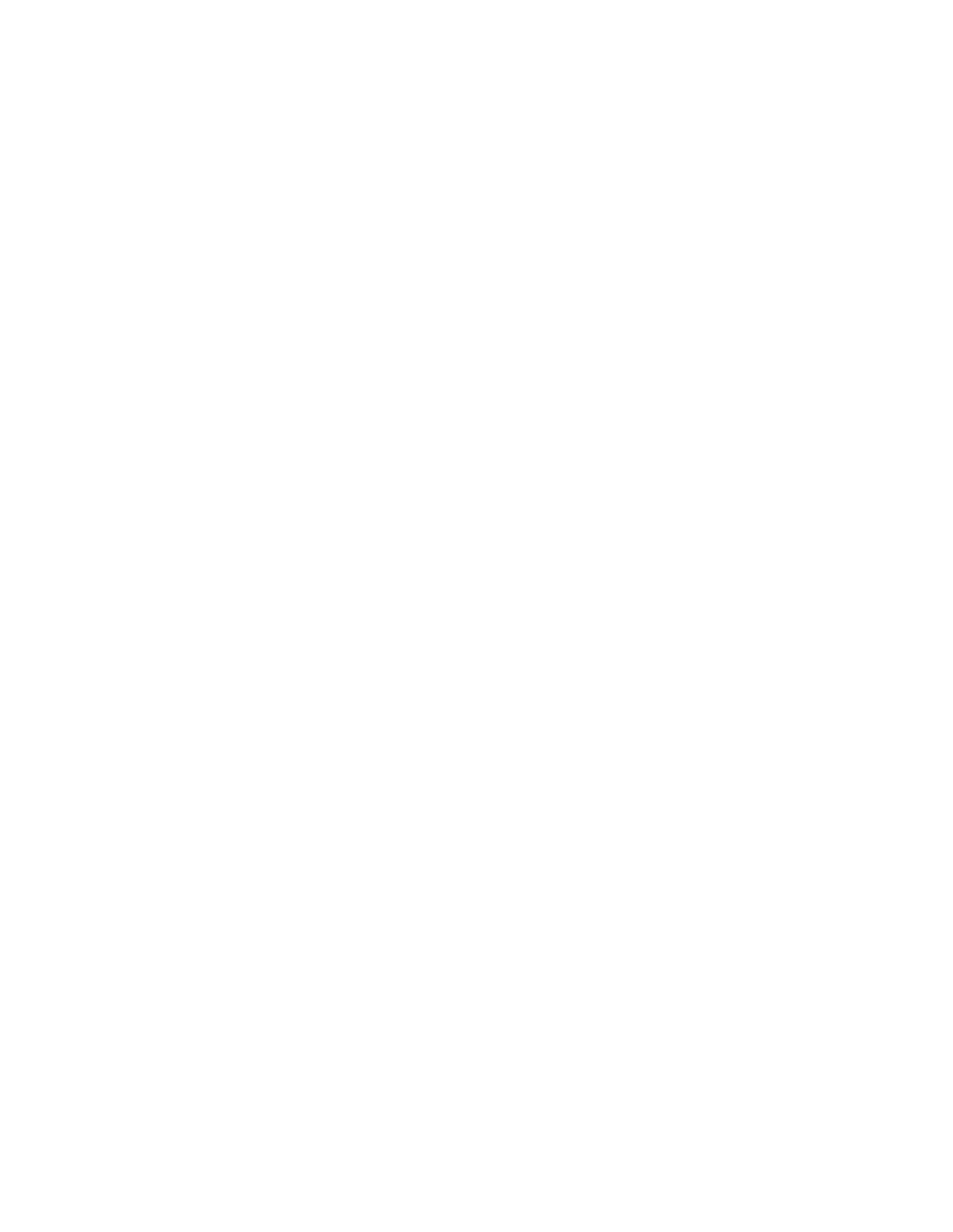# <span id="page-2-0"></span>**Appendix 1**

# **COLLEGE OF ARTS & SCIENCES FACULTY ASSEMBLY MINUTES January 12, 2018**

#### **2:00 p.m. Kinard Auditorium**

**I. Approval of minutes** from October 20, 2017 ………………………….... Ginger Williams i. *Unanimous approval*

# **II. Report from CAS Committees**

a. **Curriculum Committee** …………………………………….…… Jessie Hamm i. *Unanimous approval of proposed changes*

#### **III. Old Business-** none initiated

**IV. New Business-** Resolution brought the floor to address recent national political remarks made regarding certain non-US geographic areas…………………………………….. Ginger Williams *Resolution wording discussed and modified. After discussion and changes the resolution were unanimously passed and the resolution/statement will be further forwarded Faculty Conference to be presented University wide.* 

#### **V. Announcements**

a. Bachelor of Professional Studies program update………….……... M. Gregory Oakes *Overview was provided regarding historical overview of development, strategic plan, national trends, market opportunity, degree completion interests, local statistics and data, major local employers, unique challenges for the post-traditional student, Winthrop's BPS advantage. The new program will be housed in interdisciplinary studies in CAS. Zach Abernathy provided an overview for methods developed to assess prior learning. Amanda and Katarina provided an overview on core classes and focus. Some discussion of other students wanting to transfer to the program were initiated by faculty and the differences between the degree awarded in the BPS and a traditional BA or BS were outlined as well as the different entrance criteria (e.g. 60 hrs associate degree work, 25 age minimum requirement).* 

**VI. Dean's Remarks** ………………………………………….…………….... Takita Sumter *CAS enrollment is up, WU enrollment is overall steady. Ongoing work and strategic initiatives (students, programs, facilities, technology, faculty, faculty recruitment, retention, searches, sabbaticals). Sabbatical applications will be coming in March- expect to see email. Research council forms will need to go to chairs by 1/22, Dean by 1/24, and SPAR by 1/29. Updated/modifications to forms, review process, for research council grants will be coming from SPAR. College travel funds due by 1/30. Robert Prickett is looking for mentors for 2nd year faculty that are outside of 2nd year faculty member's departments. Overall remarks encouraging faculty to continue their good work.* 

#### **VII. Adjournment** 3:29pm.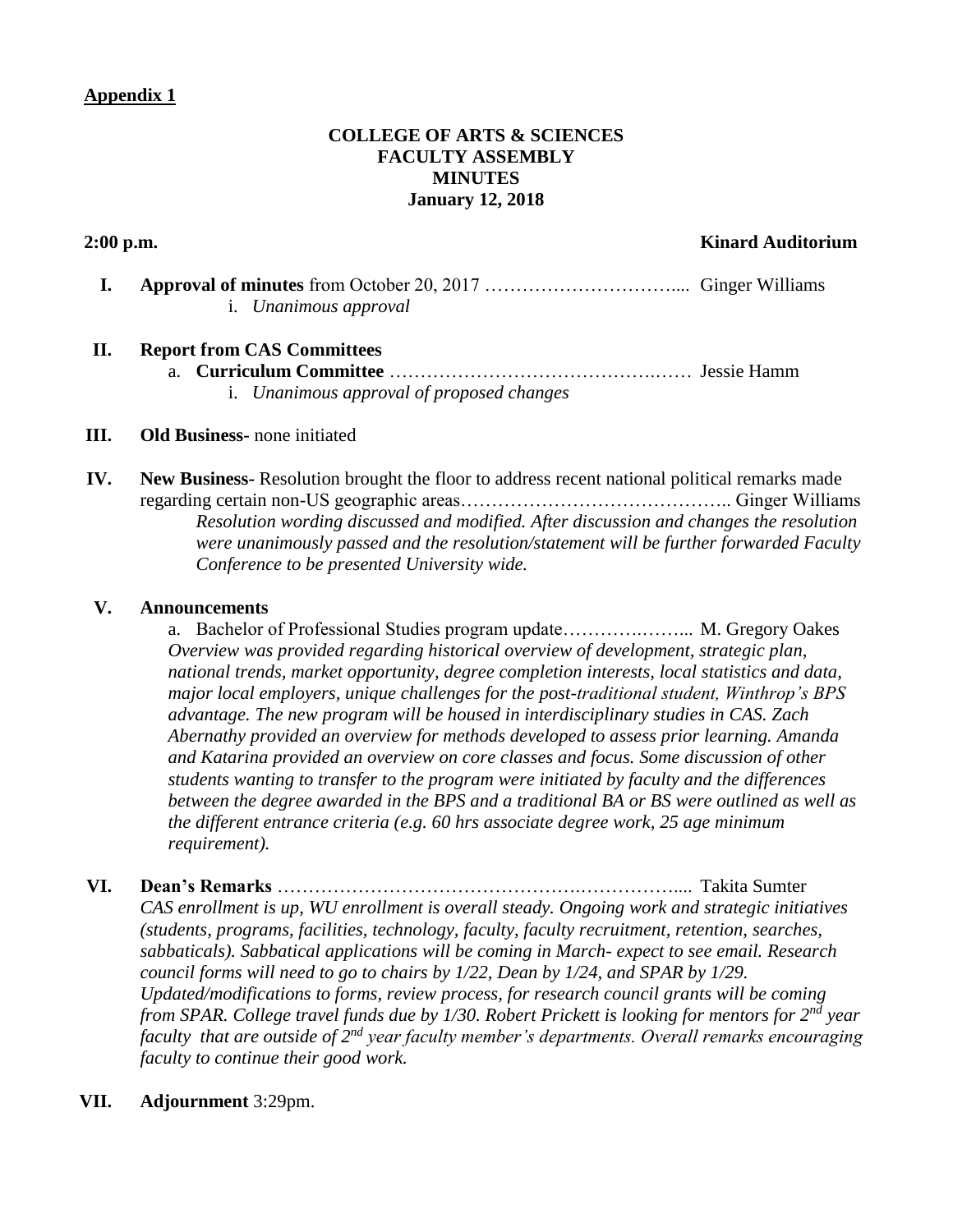# <span id="page-3-0"></span>**Appendix 2**

# **CAS Curriculum Committee Report for Faculty Assembly**

February 23, 2018 meeting

## **1. The following course actions were approved:**

- a. Department of Biology
	- i. *Modify course*: BIOL 405, Freshwater Ecology
- b. Department of Interdisciplinary Studies
	- i. *New course*: PFST 301, Introduction to Professional Studies
	- ii. *New course*: PFST 302, Human Relations, Leadership, and Teamwork
	- iii. *New course*: PFST 303, Applied Critical Thinking
	- iv. *New course*: PFST 401, Professional Identity and Development
	- v. *New course*: PFST 402, Globalization and Diversity in the Workplace
	- vi. *New course*: PFST 495, Professional Studies Capstone Seminar
- c. Department of Mathematics
	- i. *Modify course*: MAED 548, Secondary Math Curriculum and Pedagogy Issues
	- ii. *Modify course*: MATH 201, Calculus I
	- iii. *Modify course*: MATH 202, Calculus II
	- iv. *Modify course*: MATH 300, Linear Algebra
	- v. *Modify course*: MATH 310, Mathematical Reasoning
- d. Department of Mass Communication
	- i. *New course*: MCOM 304, Intercultural Communication
- e. Department of Philosophy & Religious Studies
	- i. *Modify course*: RELG 102, Biblical Greek I
	- ii. *Modify course*: RELG 103, Biblical Greek II
- f. Department of Sociology, Criminology, & Anthropology
	- i. *Modify course*: ANTH 321, Cultures of Latin America
	- ii. *Modify course*: ANTH 341, Ethnography and Fieldwork
	- iii. *Modify course*: ANTH 345, Field Work in Archaeology
- g. Department of World Languages & Cultures
	- i. *New course*: FREN 220, Fairy Tales, Songs, and Comics
	- ii. *New course*: FREN 471, Academic Internship in French
	- iii. *New course*: FREN 472, Academic Internship in French
	- iv. *New course*: FREN 473, Academic Internship in French
	- v. *New course*: GERM 471, Academic Internship in German
	- vi. *New course*: GERM 472, Academic Internship in German
	- vii. *New course*: GERM 473, Academic Internship in German
	- viii. *New course*: MLAN 360, Topics in Comparative Culture
	- ix. *New course*: SPAN 471, Academic Internship in Spanish
	- x. *New course*: SPAN 472, Academic Internship in Spanish
	- xi. *New course*: SPAN 473, Academic Internship in Spanish